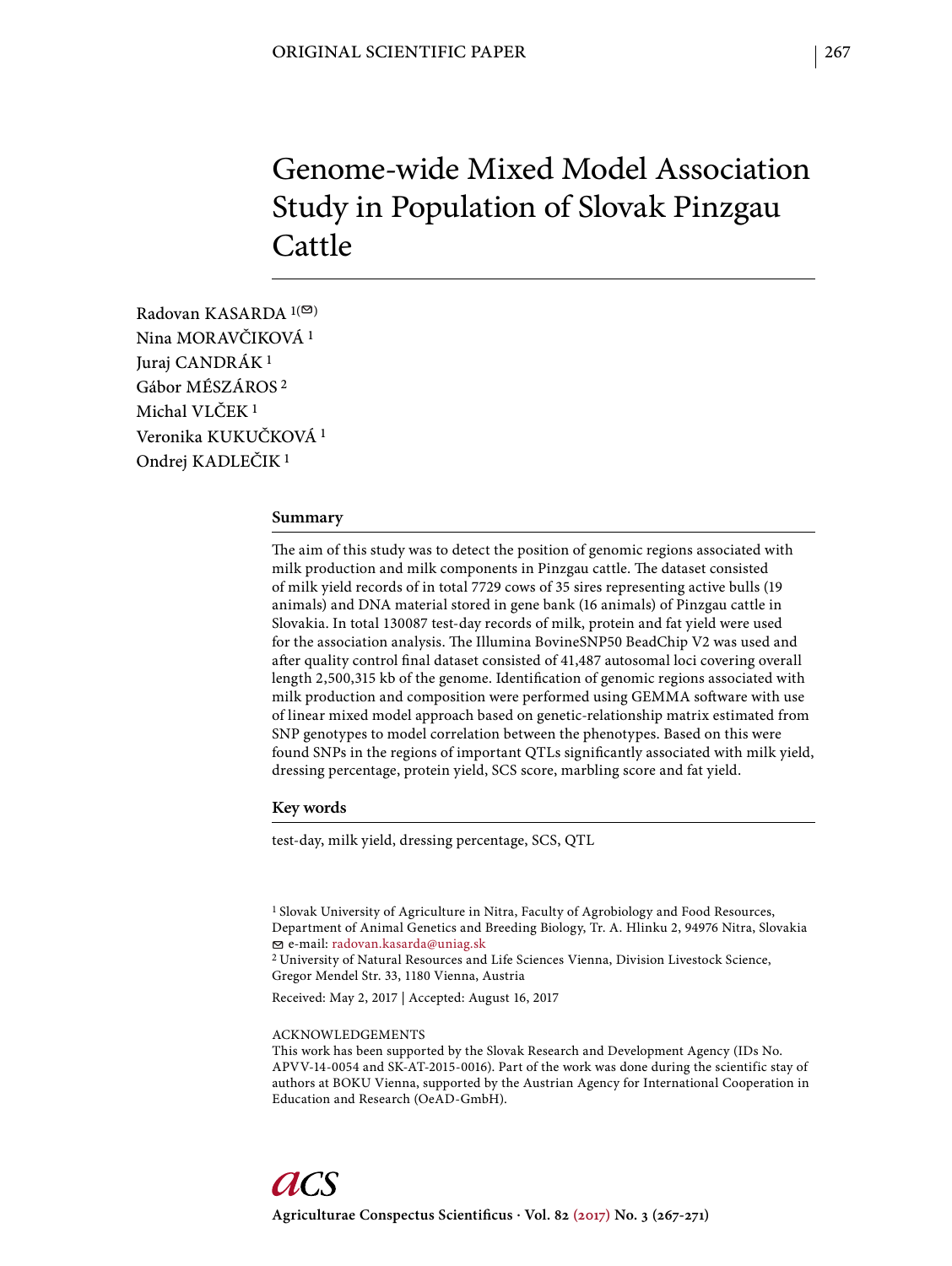# **Introduction**

Genome-wide association studies (GWAS) and genome analysis are powerful tools which provide insight into genetic variation of a wide range of traits important for humans, agriculture, conservation, and the evolutionary history of life. Possible use of the genomics and molecular-genetic markers for genetic evaluation, paternity testing, search for lethal recessive, inherited defects and mutations with important influence on production performance is the main aim of the research in present (Mullen et al., 2013). With the increase in availability of markers, there has been a dramatic increase in genome-wide association studies. These studies seek to identify common DNA variants that are associated with variation in the trait being studied (Yang et al., 2010). Such studies are a standard approach used for identifying genomic regions associated with economically important production traits in agricultural species, variation among wild populations, and candidate regions associated with complex genetic diseases (Gondro et al., 2013) with relatively low cost and in short time. This technological progress is allowing understanding genetic basis of phenotypic variance (height, growth intensity, milk production etc.).

According to Manolio (2013), in last 10 years was published more than 1600 scientific papers, identifying in total more than 200 important associations to complex of more than 300 diseases and traits. Today SNP markers are used in whole genome studies (Bolormaa et al., 2011; Schopen et al., 2011); in genetic prediction of breeding values (Meuwissen and Goddard, 2010) as well as for estimation of parameters of genetic diversity and population-genetic parameters (Engelsma et al., 2012). Regarding farm animals this technology is most developed in cattle. Factors like evolutionary history, genetic structure, economy etc, are making cattle the most suitable for genomically assisted selection (Nicolazzi et al., 2014).

The long-term challenge for animal breeders is to improve the productivity of major livestock species to meet the growing demands for livestock products and minimize their impact on the environment and global natural resources (Hume et al., 2015). Genotyping of cattle using SNP arrays has become common practice in dairy cattle breeding programs applying genomic selection (Mulder et al., 2012).

The aim of this study was to detect the position of genomic regions associated with milk production and milk components in Pinzgau cattle.

# **Material and methods**

#### **Phenotype data**

The dataset consisted of test day records of in total 7729 cows, daughters of 35 sires representing active breeding bulls (19 animals) and AI doses stored in gene bank (16 animals) of Pinzgau cattle in Slovakia. The phenotypic data were provided by the Breeding Services of SR s.e. The phenotype of the sires was expressed as average daughter yield available for milk production traits including milk yield (kg), fat yield (kg), protein yield (kg), fat (%), and protein (%). In total, 130087 records for milk, protein and fat yield were used.

#### **Genotyping and data quality control**

Genomic data from 35 bulls were obtained by using the Illumina BovineSNP50 BeadChip V2. Markers assigned to unmapped regions or with unknown chromosomal position according to the latest bovine genome assembly (Btau 4.0) and SNPs positioned to sex chromosomes were removed. Filtering of data was performed as described in Purcell et al. (2007) to exclude any autosomal loci with call rate lower than 90 %, minor allele frequency lower than 0.05 and HWE limit of 0.00001. The final dataset was composed of 41,487 autosomal loci covering overall length 2,500,315 kb of the genome.

#### **Statistical analysis**

Identification of genomic regions associated with milk production and composition were performed using GEMMA software (Zhou and Stephens, 2012) that uses a linear mixed model approach based on genetic-relationship matrix estimated from SNP genotypes to model correlation between the phenotypes. Testing was done using log likelihood ratio statistic to test the alternative hypothesis H<sub>1</sub>:  $\beta \neq 0$  against the null hypothesis H<sub>0</sub>:  $β=0$  for each SNP. An association test using the univariate linear mixed model was performed for each trait. The model in the following form was used:

 $y = W\alpha + x\beta + u + \varepsilon$ 

where y is the vector of quantitative traits for individuals, W is a matrix of covariates (fixed effects),  $\alpha$  is a vector of the corresponding coefficients including the intercept, x is a vector of marker genotypes,  $\beta$  is the effect size of the markers, u is a vector of random effects, and  $\varepsilon$  is a vector of errors (Zhou et al., 2012).

To show a significant deviation from the null hypothesis the quantile–quantile (Q–Q) plot was constructed using R package qqman (Turner, 2014). The genome-wide significance thresholds for SNP p-values were determined by Bonferroni correction (Holm, 1979; Yang et al., 2005). A SNP was considered to have genome-wide significance at  $P < 0.05/N$ , where N is the total number of tested SNPs. A SNP with appropriate level of genome-wide significance have been assigned to the genomic QTL location according to the Bovine Genome Database (http:// bovinegenome.org).

#### **Results and discussion**

The phenotype of the sires expressed as average daughter yield available for milk production traits including milk yield (kg), fat yield (kg), protein yield (kg), fat (%), and protein (%) is in Table 1. Due to variation between sires according their year of birth (1983 – 2005) higher variance of average values was observed.

| Table 1. Phenotypes in the sires expressed as daughter<br>average yield |                    |                |        |           |  |
|-------------------------------------------------------------------------|--------------------|----------------|--------|-----------|--|
|                                                                         | Phenotypic trait   | No. of records | Mean   | <b>SD</b> |  |
| <b>Sires</b>                                                            | Milk yield (kg)    | 130087         | 10.566 | 6.344     |  |
|                                                                         | Fat yield (kg)     | 130087         | 0.425  | 0.265     |  |
|                                                                         | Protein yield (kg) | 130087         | 0.358  | 0.214     |  |
|                                                                         | Fat %              | 130087         | 4.065  | 0.797     |  |
|                                                                         | Protein %          | 130087         | 3.407  | 0.358     |  |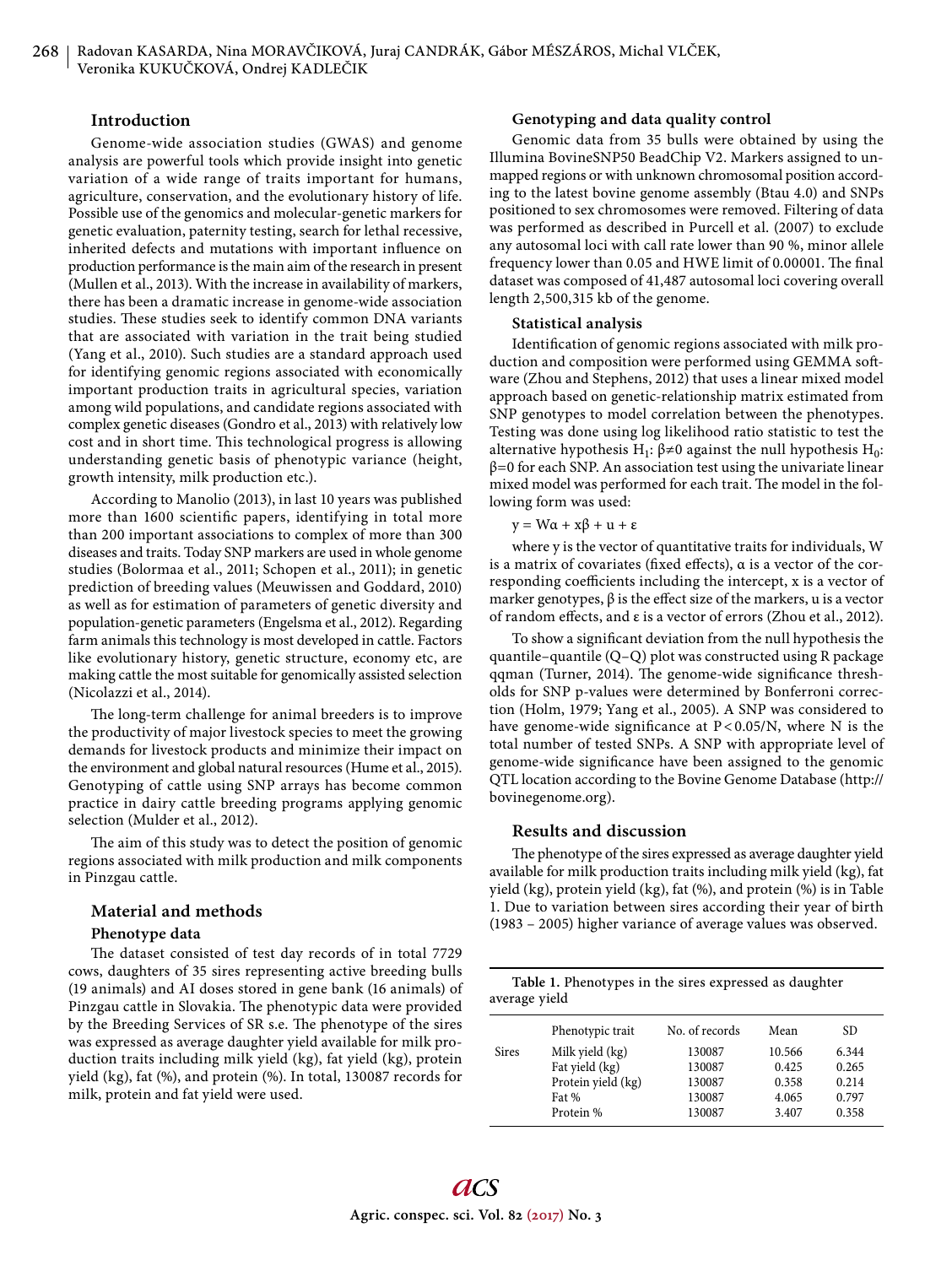

**Figure 1.** Manhattan and Quantile–quantile (Q–Q) plots for univariate genome-wide association studies

acs **Agric. conspec. sci. Vol. 82 (2017) No. 3**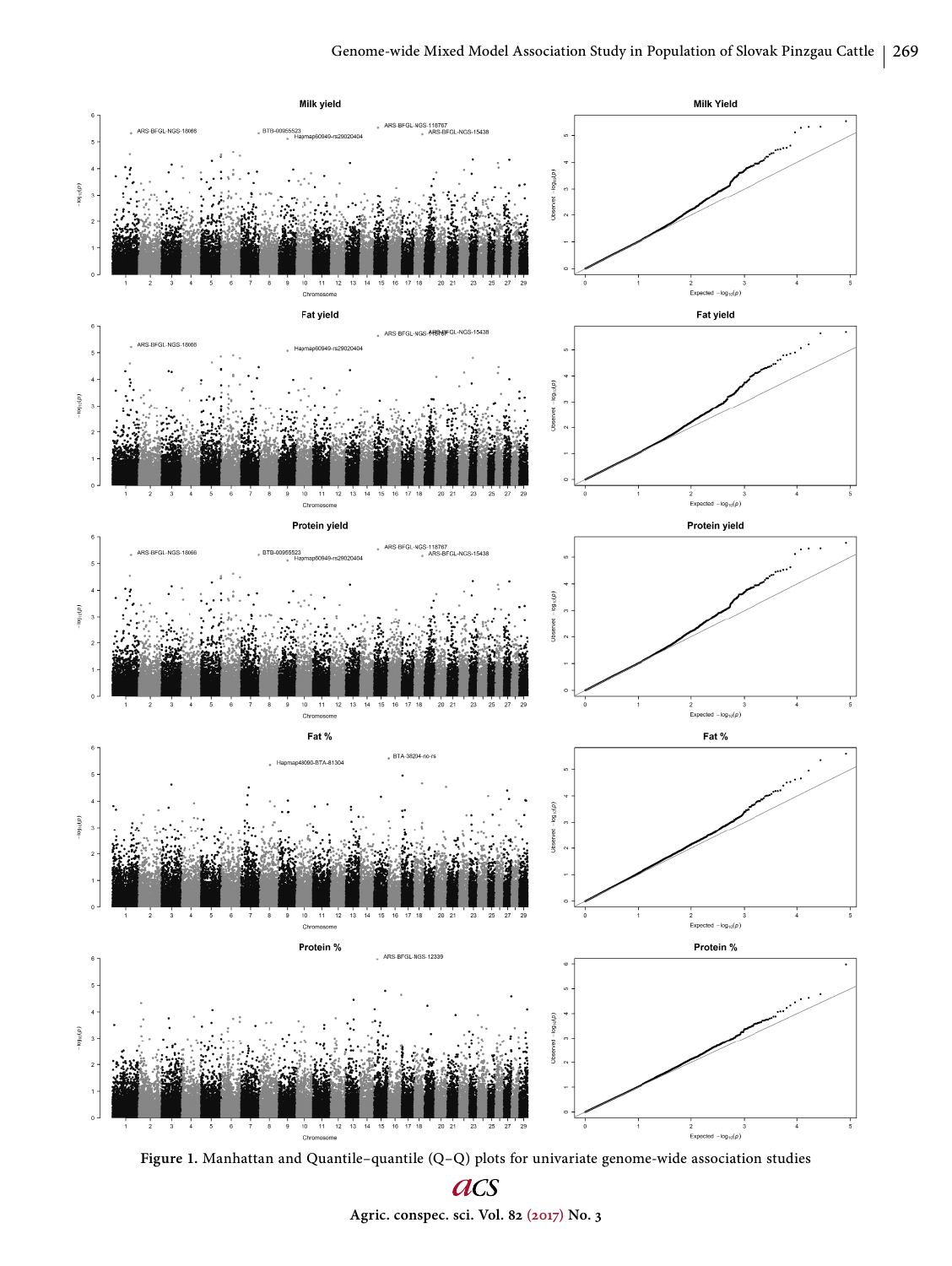| Table 2. Pearson correlations between phenotypes for the |  |
|----------------------------------------------------------|--|
| sire                                                     |  |

|                                          | Milk yield                  | Fat yield                              | Protein<br>vield                                  | Fat % | Protein<br>% |
|------------------------------------------|-----------------------------|----------------------------------------|---------------------------------------------------|-------|--------------|
| Milk yield<br>Fat yield<br>Protein yield | $0.9295***$<br>$0.98225***$ | $0.92812***$                           |                                                   |       |              |
| Fat %<br>Protein %                       |                             | $-0.09334***$ 0.22218*** $-0.04995***$ | $-0.10109***$ $-0.01905***$ 0.05663*** 0.30527*** |       |              |

# **Table 3. SNPs significantly associated with milk production**

# **Conclusion**

Genome wide association tests are part of the breeding management of livestock populations. Results of such studies could directly influence the estimation of breeding values and provide additional value to reliability of estimation in case of small population like Slovak Pinzgau cattle. Pinzgau cattle in Slovakia are under active conservation and farmers expect positive genetic progress. In present nucleus, population is spread in two directions with dairy production or suckling cow system. Our results are confirming dual purpose character of selection

| Table 5. SINT's significantly associated with milk production |                        |           |            |                                             |
|---------------------------------------------------------------|------------------------|-----------|------------|---------------------------------------------|
| <b>CHR</b>                                                    | Illumina ID            | Position  | P value    | QTL traits                                  |
|                                                               | ARS-BFGL-NGS-18066     | 111357945 | 4.77e-06   | Milk Yield, Dressing percentage             |
|                                                               | BTB-00955523           | 105621232 | 4.74e-06   | Milk Yield, Protein Yield, SCS score        |
| 8                                                             | Hapmap48090-BTA-81304  | 60269047  | 4.47e-06   |                                             |
| 9                                                             | Hapmap60949-rs29020404 | 52283151  | 7.68e-06   | Marbling Score, Milk, Protein and Fat yield |
| 15                                                            | ARS-BFGL-NGS-12339     | 20018872  | 1.05e-06   |                                             |
|                                                               | ARS-BFGL-NGS-118767    | 24021537  | $2.93e-06$ |                                             |
| 16                                                            | BTA-38204-no-rs        | 3075859   | $2.52e-06$ |                                             |
| 18                                                            | ARS-BFGL-NGS-15438     | 53224638  | 5.18e-06   |                                             |

In Table 2 correlations between phenotypes are presented. High Pearson correlations were observed between milk, fat and protein yield mainly due to fact that within each test day, milk yield is observed directly together with fat and protein percentage. Fat and protein yield are just mathematical expression of fat resp. protein content.

Results of the association test are presented in Table 3. After Bonferroni correction of p-values statistically significant signals were observed on 7 SNPs. Some of the SNPs are located in the interesting genomic QTL regions responsible for milk yield and composition, marbling score and fat yield. As visible from the results in Table 3, significant signals confirm existing fact that Pinzgau cattle are dual – purpose (milk-meat) which is steadily selected in both directions.

Variation in milk production traits and functional traits in dairy cattle have a major genetic component. Out of 36,693 quantitative trait loci (QTL) for 492 traits archived in the cattle QTL database (Cattle QTLdb database), about 5,815 are QTLs for milk fat composition, 3,157 for milk protein composition, 1,324 for milk yield, 550 for fatty acid content and 1,246 for mastitis. These QTLs are spread on most bovine chromosomes but only a few of the causative genes have been identified (Ibeagha-Awemu et al., 2016). GWAS studies have been successful for identifying genomic regions which associate with these traits but few have led to identification of the underlying mutation (Raven et al., 2014). Three significant SNPs on BTA1, BTA7, and BTA9 detected in this study were found within a region that contain possible candidate genes associated with milk production and composition. A connection between BTA1 and BTA7 and milk yield was reported in many studies (Meredith et al. 2012; Buitenhuis et al., 2014; Olsen et al., 2017; El-Halawany et al., 2017).

as established in breeding goal. The identified genomic regions could be used in future to support the selection of Slovak Pinzgau in both directions. Further analysis with more fixed effects as well as multitrait mixed model could benefit in higher number of genomic signals.

### **References**

- Bolormaa S., Hayes B. J., Savin K., Hawken R., Barendse W., Arthur P.F., Herd R.M., Goddard M.E. (2011). Genome-wide association studies for feedlot and growth traits in cattle. J Anim Sci 89: 1684-1697
- Buitenhuis B., Janss L.L.G., Poulsen N.A., Larsen L.B., Larsen M.K., Sørensen P. (2014). Genome-wide association and biological pathweys analysis for milk-fat composition in Danish Holstein and Danish Jersey cattle. BMC Genomics 15: 1112
- El-Halawany N., Abdel-Shafy H., Shawky A.A., Abdel-Latif A., Al-Tohamy A.F.M., El-Moneim O.M.A. (2017). Genome-wide association study for milk production in Egyptin buffalo. Livest sci 198: 10-16
- Engelsma K.A., Veerkamp R.F., Calus M.P.L., Bijma P., Windig J.J. (2012). Pedigree and marker-based methods in the estimation of genetic diversity in small groups of Holstein cattle. J Anim Breed Genet 129: 195-205
- Gondro C., Lee S.H., Lee H.K., Porto-Neto L.R. (2013). Quality control for genome-wide association studies. Methods Mol Biol 1019: 129-147
- Holm S. (1979). A simple sequentially rejective multiple test procedure. Scandinavian Journal of Statistics. 6: 65-70.
- Hume D.A., Whitelaw C.B.A., Archibald A.L. (2011). The future of animal production: improving productivity and sustainability. J Agr Sci 149: 9-16